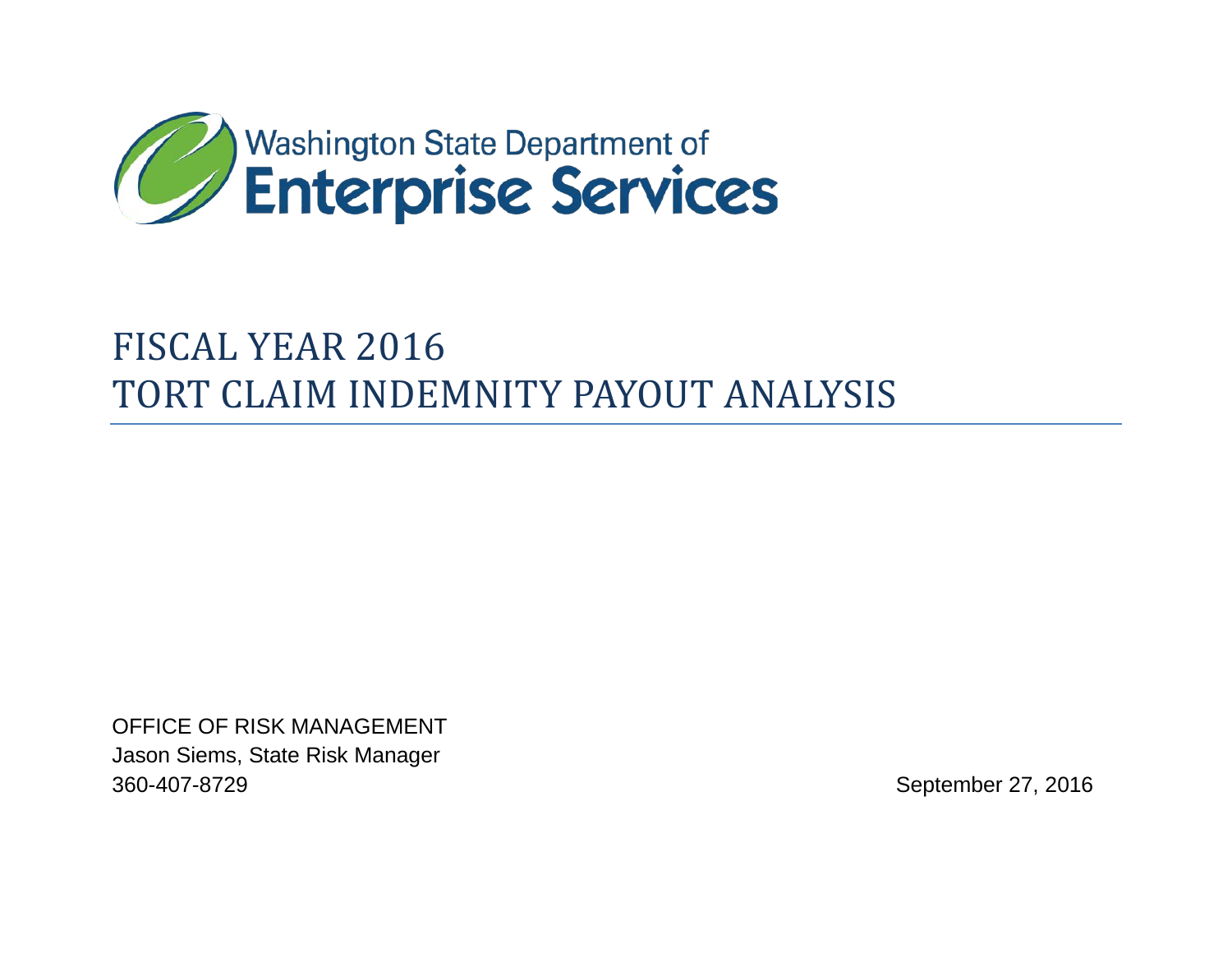

\*Marine Division reimburses the self insurance fund for its payouts.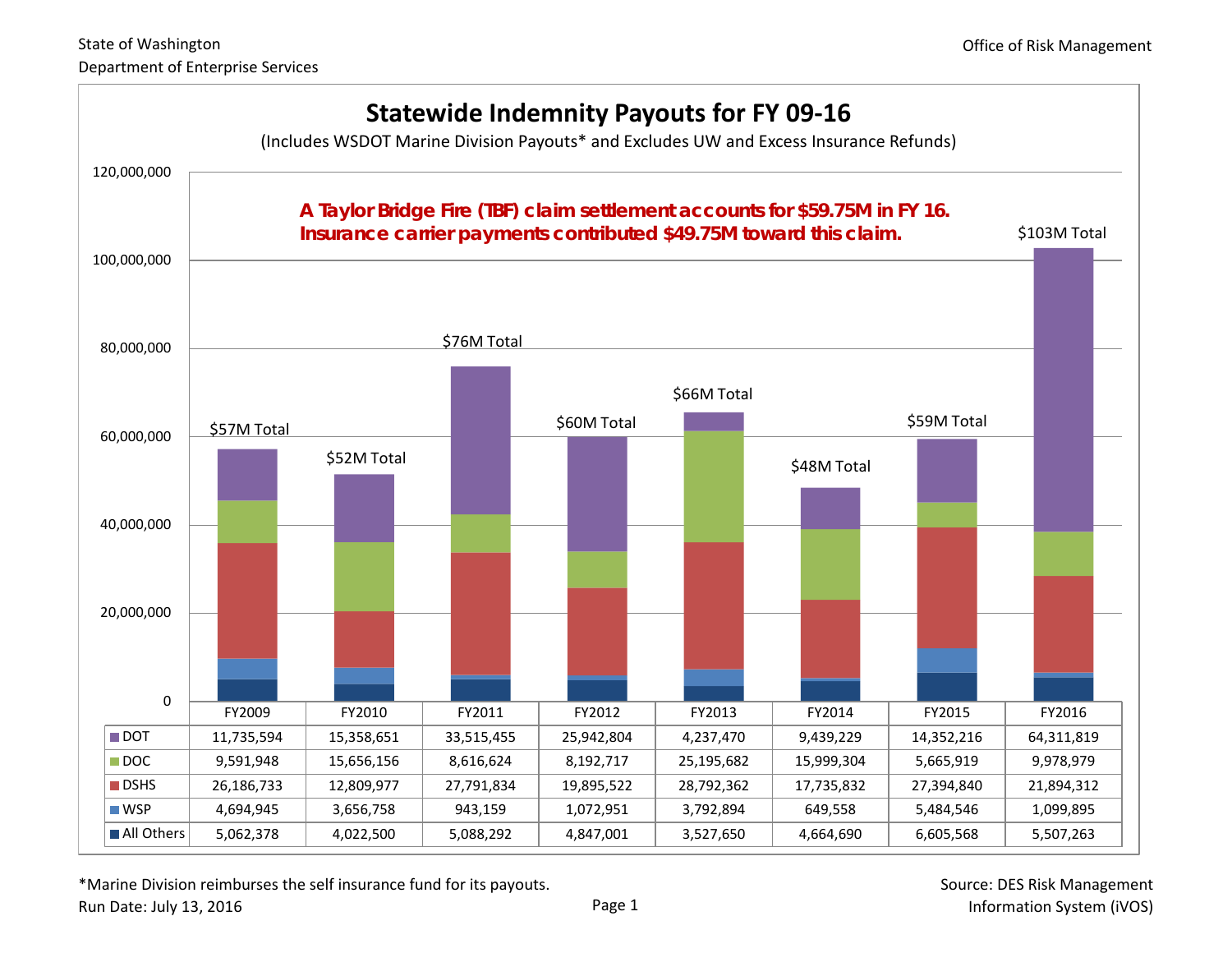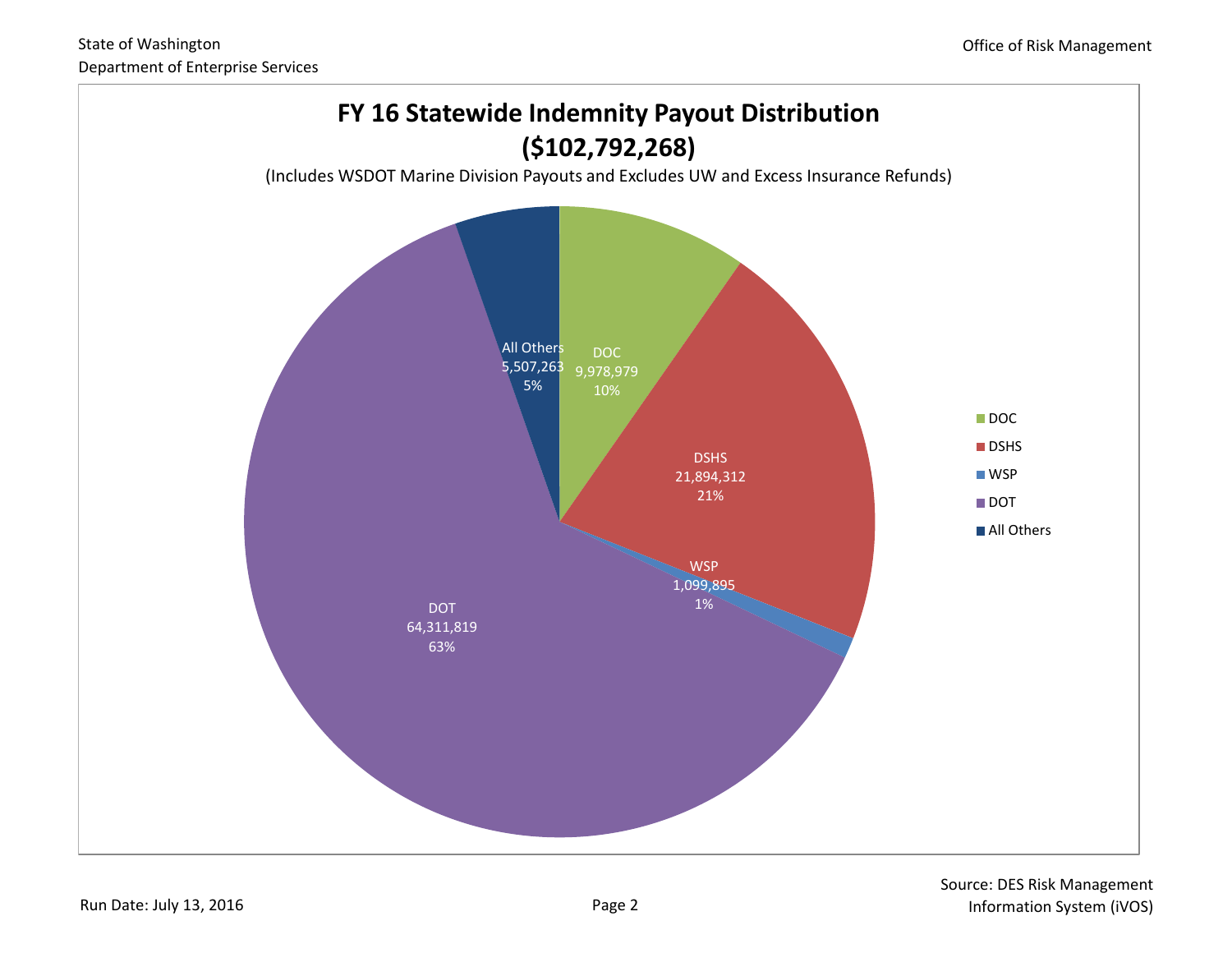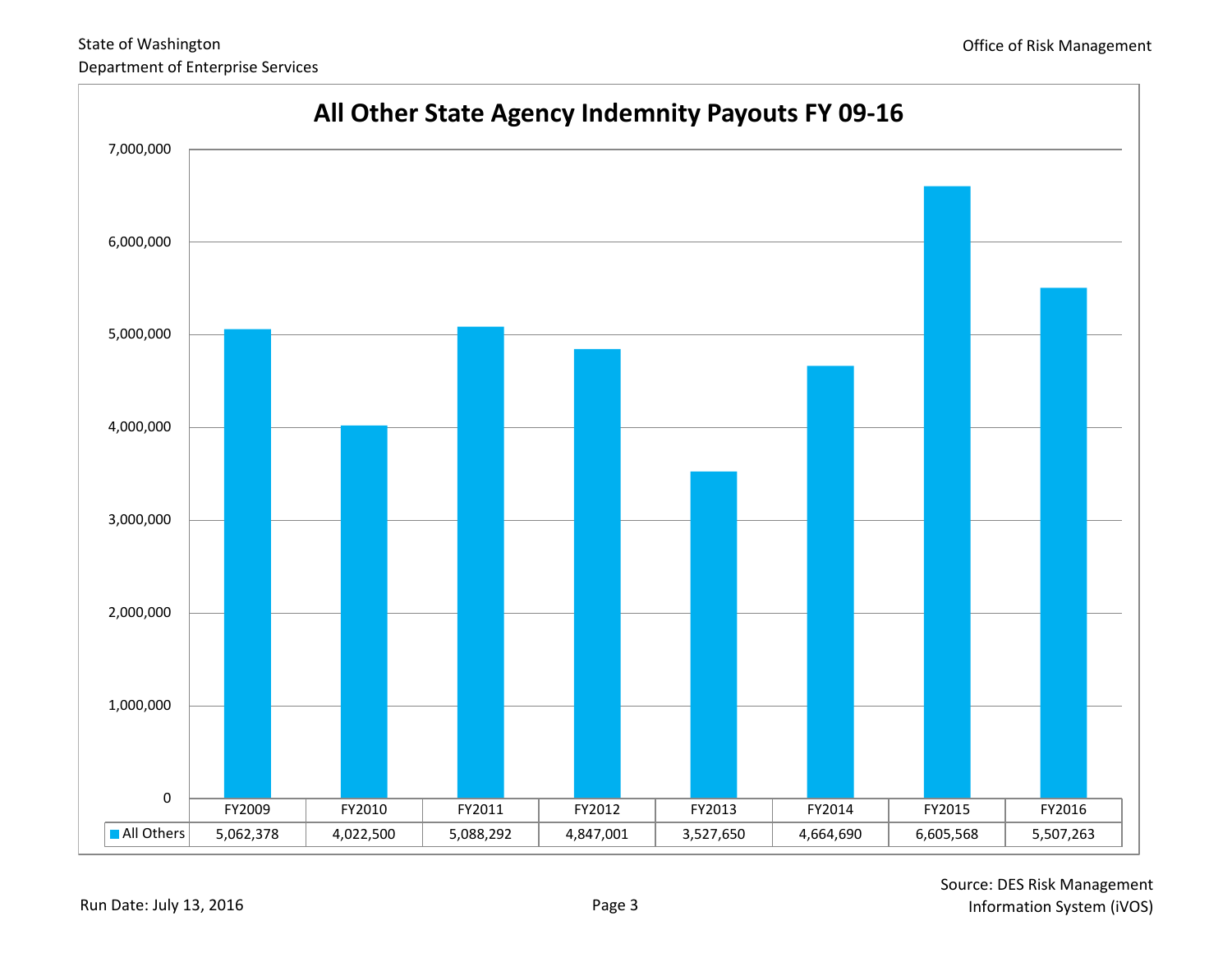## Fiscal Year 2016 Frequency / Severity

# 92% of event payouts are less than \$100,000 each and make up 5% of total dollars paid out for indemnities The remaining 8% of event payouts make up 95% of total dollars paid out for indemnities



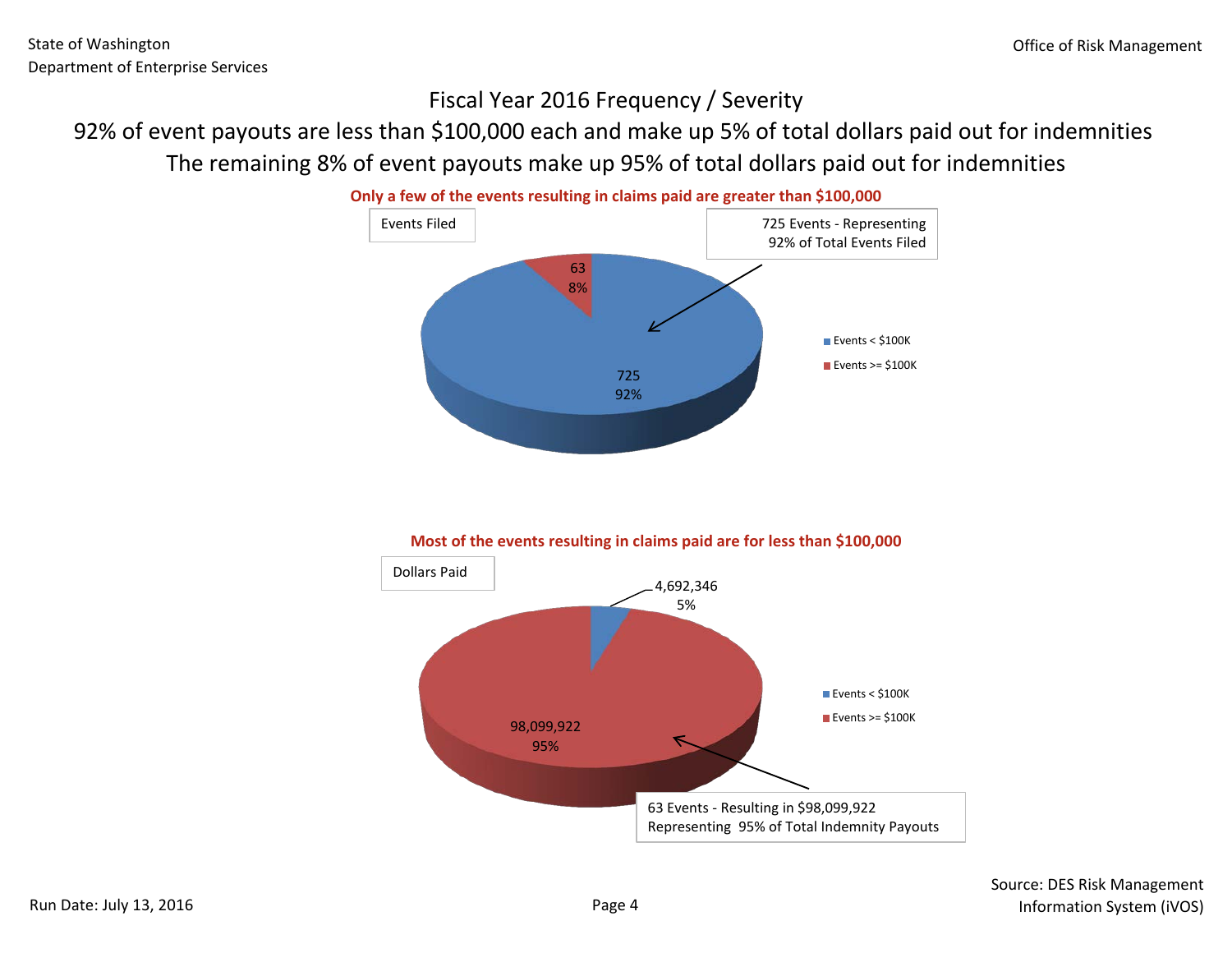#### State of Washington Department of Enterprise Services

#### TORT INDEMNITY PAYOUTS FY 09-16 BY EVENT

#### **Large Payouts Result from a Small Number of Events (Severity = High / Frequency = Low)**

(Includes WSDOT Marine Division Payouts and Excludes UW and Excess Insurance Refunds)

| FY 2009           | <b>WSP</b>     | Amount        | Percent | <b>DSHS</b> | <b>Amount</b> | Percent | <b>DOC</b> | <b>Amount</b> | Percent | <b>DOT</b> | Amount        |     | Percent   All Others | Amount        | Percent |
|-------------------|----------------|---------------|---------|-------------|---------------|---------|------------|---------------|---------|------------|---------------|-----|----------------------|---------------|---------|
| Events $>$ \$100K | 4              | 4,527,667     | 96%     | 18          | 25,208,174    | 96%     | 13         | 8,769,455     | 91%     | 16         | 10,050,835    | 86% | 8                    | 3,716,100     | 73%     |
| Events $<$ \$100K | 48             | 167,278       | 4%      | 73          | 978,559       | 4%      | 411        | 822,493       | 9%      | 296        | 1,684,759     | 14% | 50                   | 1,346,278     | 27%     |
| Total FY 2009     | 52             | 4,694,945     |         | 91          | 26,186,733    |         | 424        | 9,591,948     |         | 312        | 11,735,594    |     | 58                   | 5,062,378     |         |
| FY 2010           | <b>WSP</b>     | <b>Amount</b> | Percent | <b>DSHS</b> | <b>Amount</b> | Percent | <b>DOC</b> | <b>Amount</b> | Percent | <b>DOT</b> | <b>Amount</b> |     | Percent All Others   | <b>Amount</b> | Percent |
| Events $>$ \$100K | 3              | 3,332,000     | 91%     | 18          | 11,961,162    | 93%     | 11         | 14,864,584    | 95%     | 16         | 13,570,168    | 88% | 7                    | 1,777,500     | 44%     |
| Events $<$ \$100K | 47             | 324,758       | 9%      | 62          | 848,816       | 7%      | 359        | 791,572       | 5%      | 288        | 1,788,483     | 12% | 46                   | 2,245,000     | 56%     |
| Total FY 2010     | 50             | 3,656,758     |         | 80          | 12,809,977    |         | 370        | 15,656,156    |         | 304        | 15,358,651    |     | 53                   | 4,022,500     |         |
| FY 2011           | <b>WSP</b>     | Amount        | Percent | <b>DSHS</b> | <b>Amount</b> | Percent | <b>DOC</b> | Amount        | Percent | <b>DOT</b> | Amount        |     | Percent   All Others | <b>Amount</b> | Percent |
| Events $>$ \$100K | $\overline{2}$ | 518,813       | 55%     | 19          | 27,204,647    | 98%     | 6          | 7,970,000     | 92%     | 13         | 32,453,500    | 97% | 12                   | 3,805,734     | 75%     |
| Events $<$ \$100K | 46             | 424,345       | 45%     | 60          | 587,187       | 2%      | 280        | 646,624       | 8%      | 252        | 1,061,955     | 3%  | 47                   | 1,282,559     | 25%     |
| Total FY 2011     | 48             | 943.159       |         | 79          | 27,791,834    |         | 286        | 8,616,624     |         | 265        | 33,515,455    |     | 59                   | 5,088,292     |         |
| FY 2012           | <b>WSP</b>     | Amount        | Percent | <b>DSHS</b> | <b>Amount</b> | Percent | <b>DOC</b> | Amount        | Percent | <b>DOT</b> | Amount        |     | Percent   All Others | Amount        | Percent |
| Events $>$ \$100K | $\overline{2}$ | 795,000       | 74%     | 14          | 19,409,488    | 98%     | 8          | 7,480,000     | 91%     | 13         | 24,706,303    | 95% | 8                    | 3,149,349     | 65%     |
| Events $<$ \$100K | 48             | 277,951       | 26%     | 54          | 486,033       | 2%      | 242        | 712,717       | 9%      | 220        | 1,236,501     | 5%  | 53                   | 1,697,652     | 35%     |
| Total FY 2012     | 50             | 1,072,951     |         | 68          | 19,895,522    |         | 250        | 8,192,717     |         | 233        | 25,942,804    |     | 61                   | 4,847,001     |         |
|                   |                |               |         |             |               |         |            |               |         |            |               |     |                      |               |         |
| FY 2013           | <b>WSP</b>     | Amount        | Percent | <b>DSHS</b> | Amount        | Percent | <b>DOC</b> | Amount        | Percent | <b>DOT</b> | Amount        |     | Percent   All Others | Amount        | Percent |
| Events $>$ \$100K | 3              | 3,227,000     | 85%     | 18          | 28,230,000    | 98%     | 11         | 24,685,736    | 98%     | 9          | 3,361,612     | 79% | 8                    | 2,147,620     | 61%     |
| Events < \$100K   | 45             | 565,894       | 15%     | 63          | 562,362       | 2%      | 229        | 509,946       | 2%      | 205        | 875,859       | 21% | 51                   | 1,381,265     | 39%     |
| Total FY 2013     | 48             | 3,792,894     |         | 81          | 28,792,362    |         | 240        | 25,195,682    |         | 214        | 4,237,470     |     | 59                   | 3,528,885     |         |
| FY 2014           | <b>WSP</b>     | Amount        | Percent | <b>DSHS</b> | Amount        | Percent | <b>DOC</b> | Amount        | Percent | <b>DOT</b> | Amount        |     | Percent   All Others | Amount        | Percent |
| Events $>$ \$100K | 1              | 370,001       | 57%     | 14          | 17,285,641    | 97%     | 10         | 15,523,181    | 97%     | 6          | 8,425,000     | 89% | 13                   | 3,488,818     | 75%     |
| Events $<$ \$100K | 36             | 279,557       | 43%     | 56          | 450,191       | 3%      | 186        | 476,123       | 3%      | 194        | 1,014,229     | 11% | 40                   | 1,175,873     | 25%     |
| Total FY 2014     | 37             | 649,558       |         | 70          | 17,735,832    |         | 196        | 15,999,304    |         | 200        | 9,439,229     |     | 53                   | 4,664,690     |         |
| FY 2015           | <b>WSP</b>     | Amount        | Percent | <b>DSHS</b> | Amount        | Percent | <b>DOC</b> | Amount        | Percent | <b>DOT</b> | Amount        |     | Percent   All Others | Amount        | Percent |
| Events $>$ \$100K | $\overline{2}$ | 5,272,877     | 96%     | 12          | 26,733,397    | 98%     | 5          | 5,013,910     | 88%     | 16         | 12,861,588    | 90% | 17                   | 5,170,221     | 78%     |
| Events $<$ \$100K | 36             | 211,669       | 4%      | 48          | 661,443       | 2%      | 178        | 652,009       | 12%     | 215        | 1,490,628     | 10% | 45                   | 1,435,347     | 22%     |
| Total FY 2015     | 38             | 5,484,546     |         | 60          | 27,394,840    |         | 183        | 5,665,919     |         | 231        | 14,352,216    |     | 62                   | 6,605,568     |         |
| FY 2016           | <b>WSP</b>     | Amount        | Percent | <b>DSHS</b> | <b>Amount</b> | Percent | <b>DOC</b> | Amount        | Percent | <b>DOT</b> | <b>Amount</b> |     | Percent   All Others | Amount        | Percent |
| Events $>$ \$100K | 3              | 665,000       | 60%     | 24          | 21,184,206    | 97%     | 9          | 9,425,000     | 94%     | 13         | 63,027,201    | 98% | 12                   | 3,798,515     | 69%     |
| Events $<$ \$100K | 48             | 434,895       | 40%     | 71          | 710,106       | 3%      | 220        | 553,979       | 6%      | 193        | 1,284,619     | 2%  | 43                   | 1,708,748     | 31%     |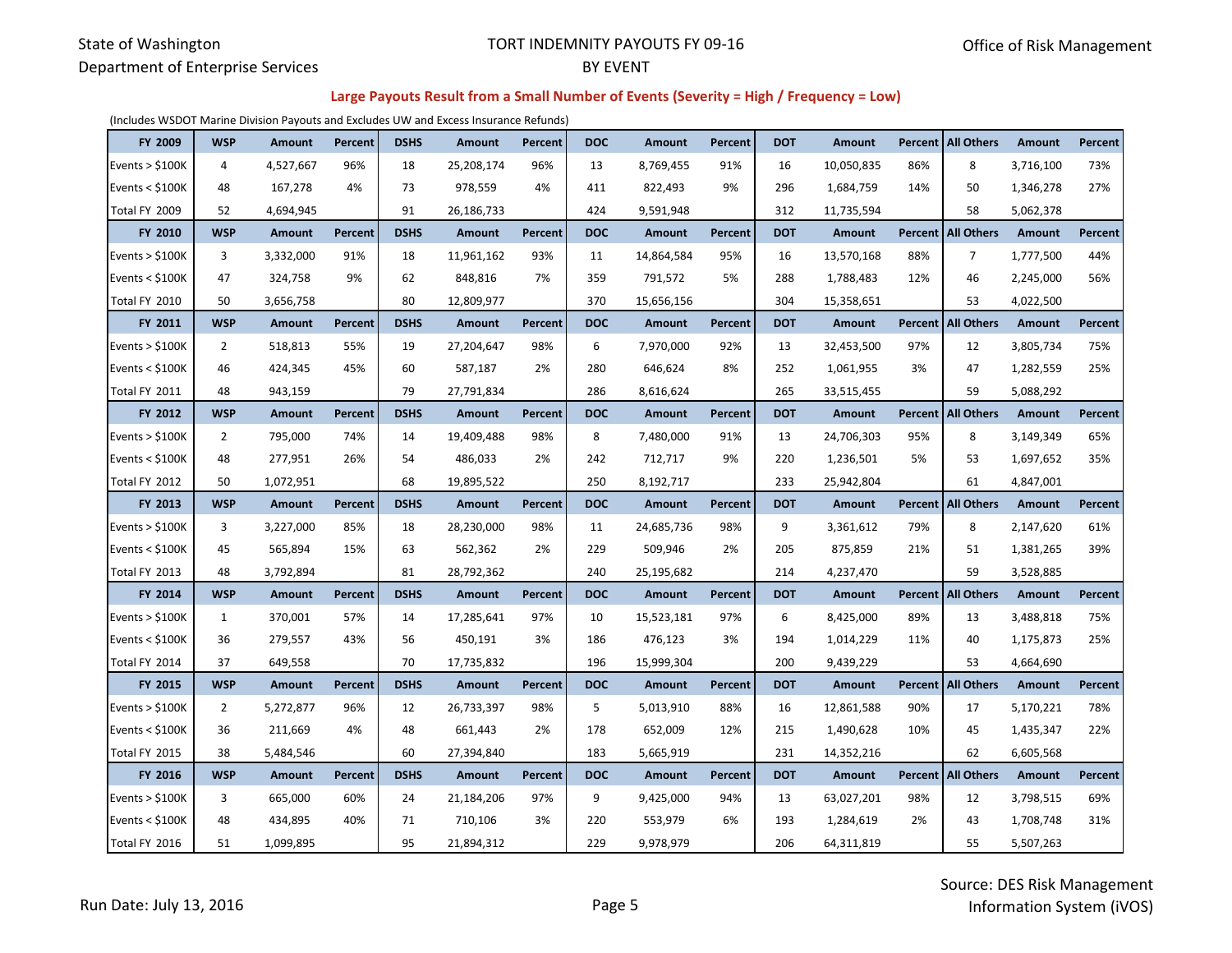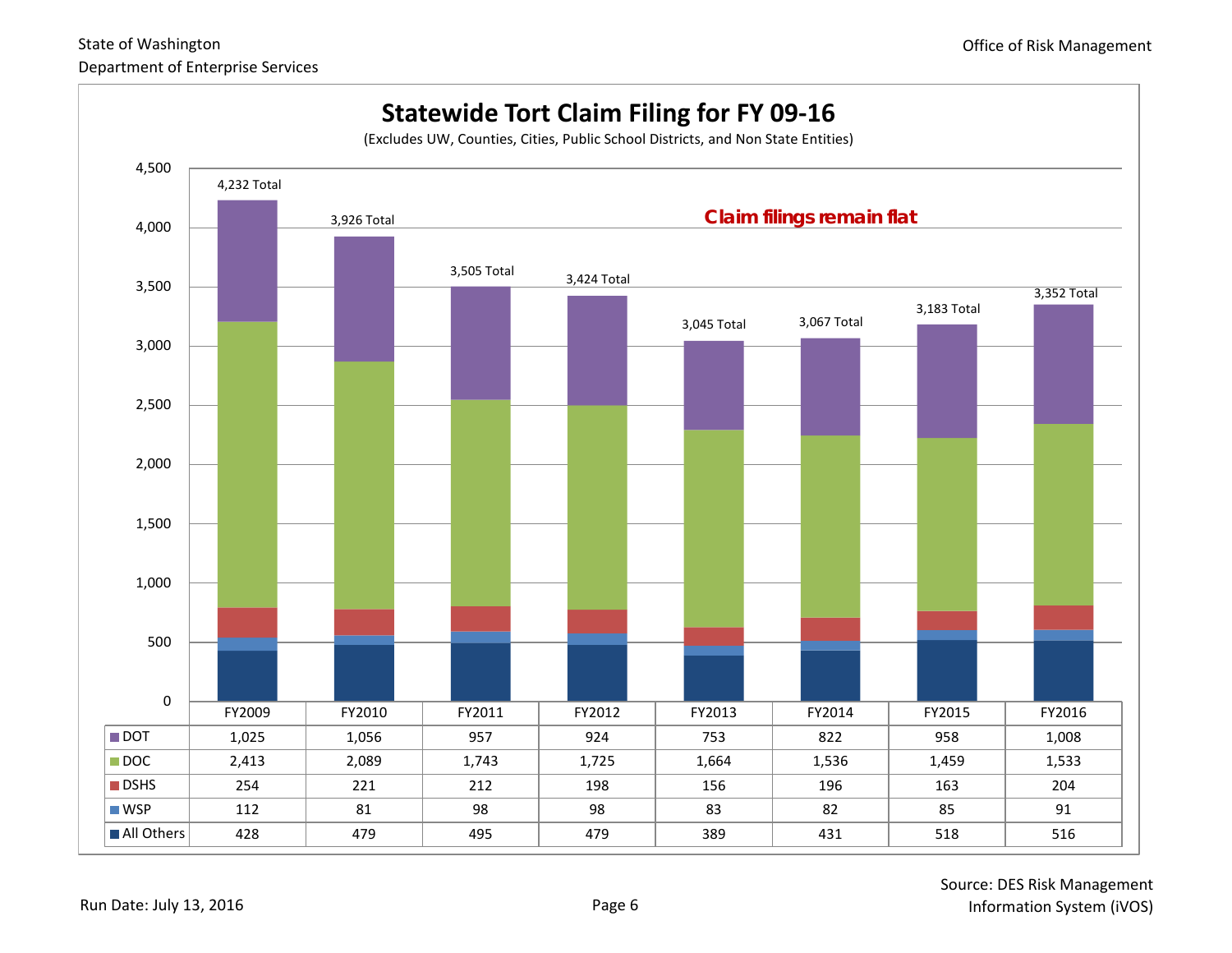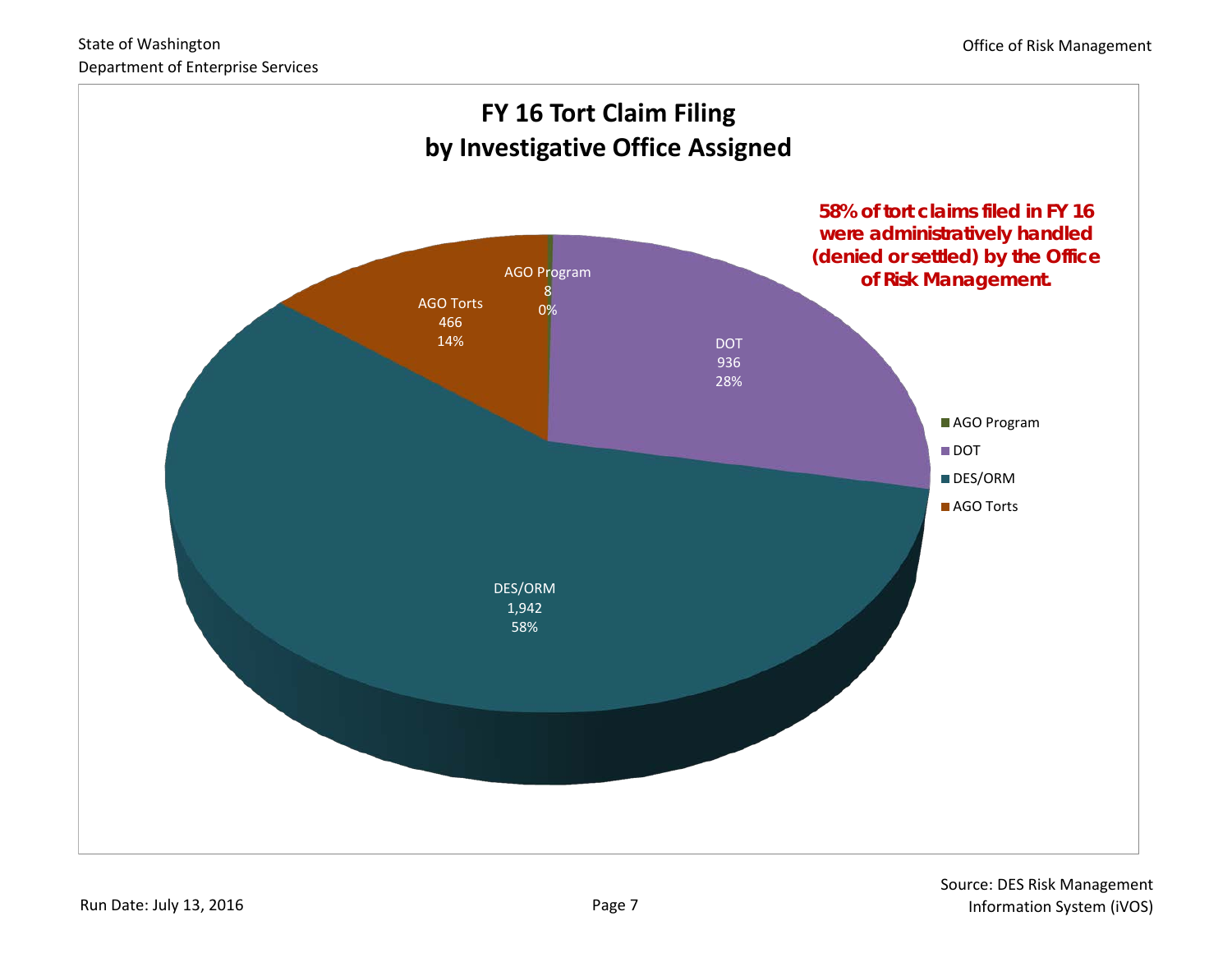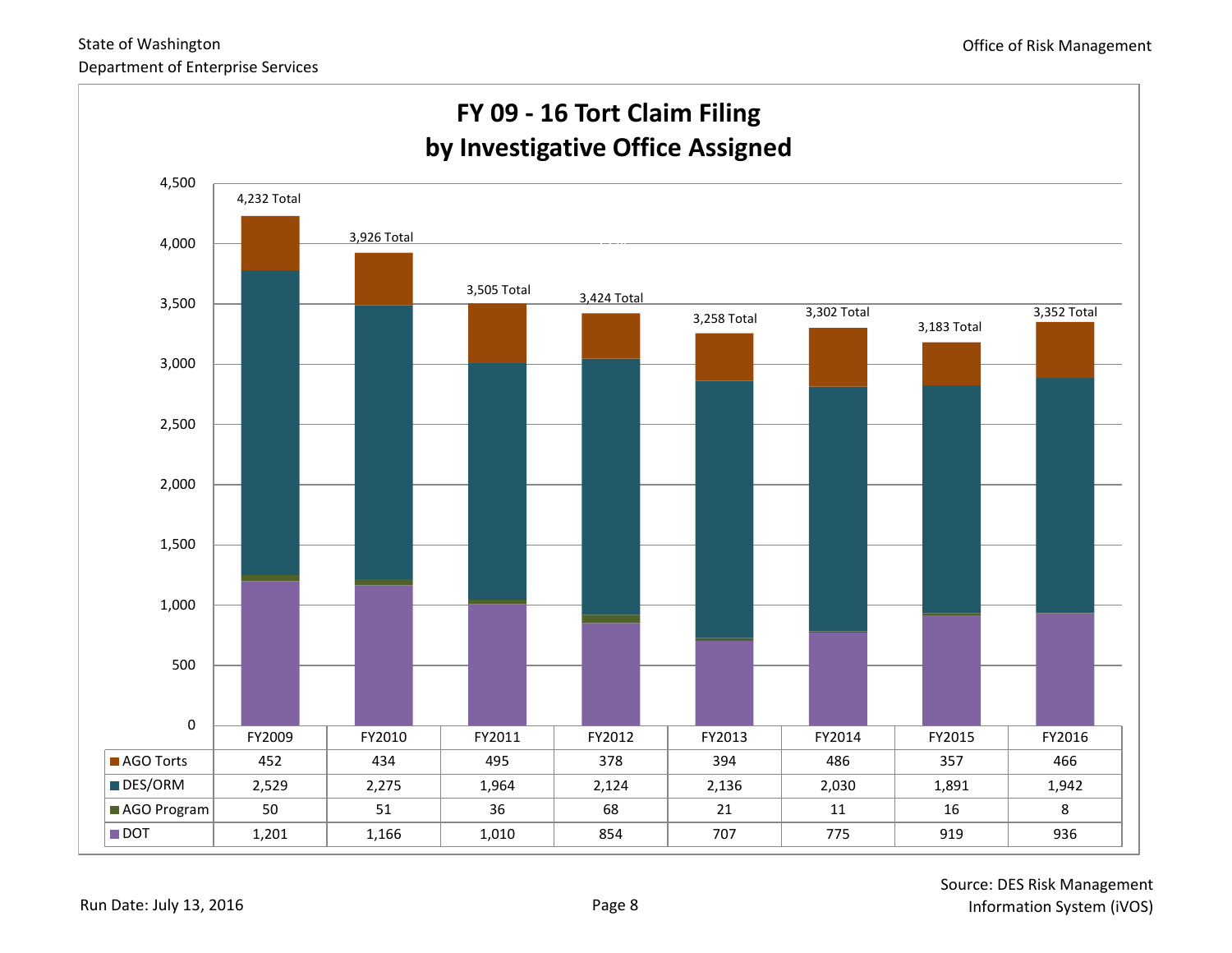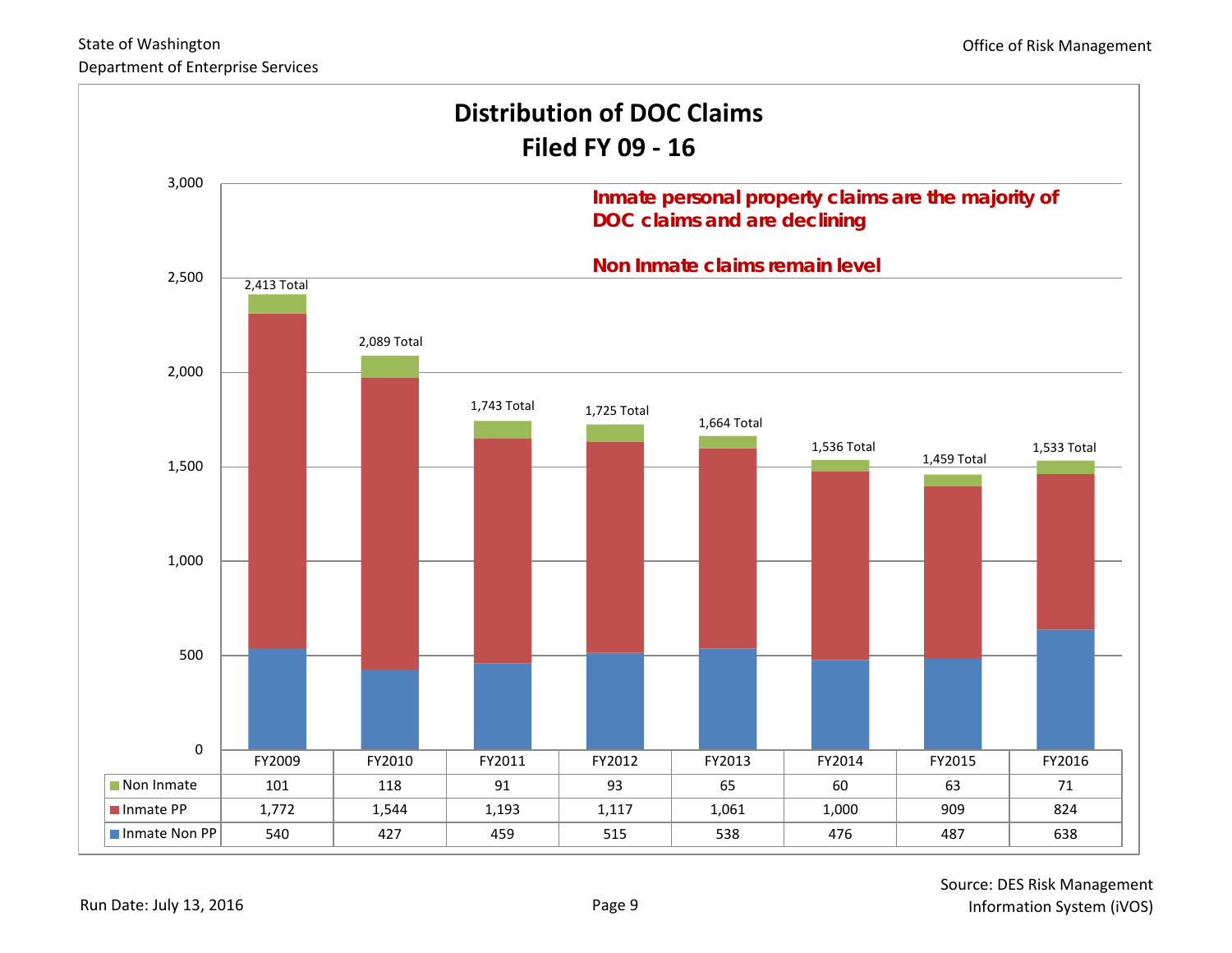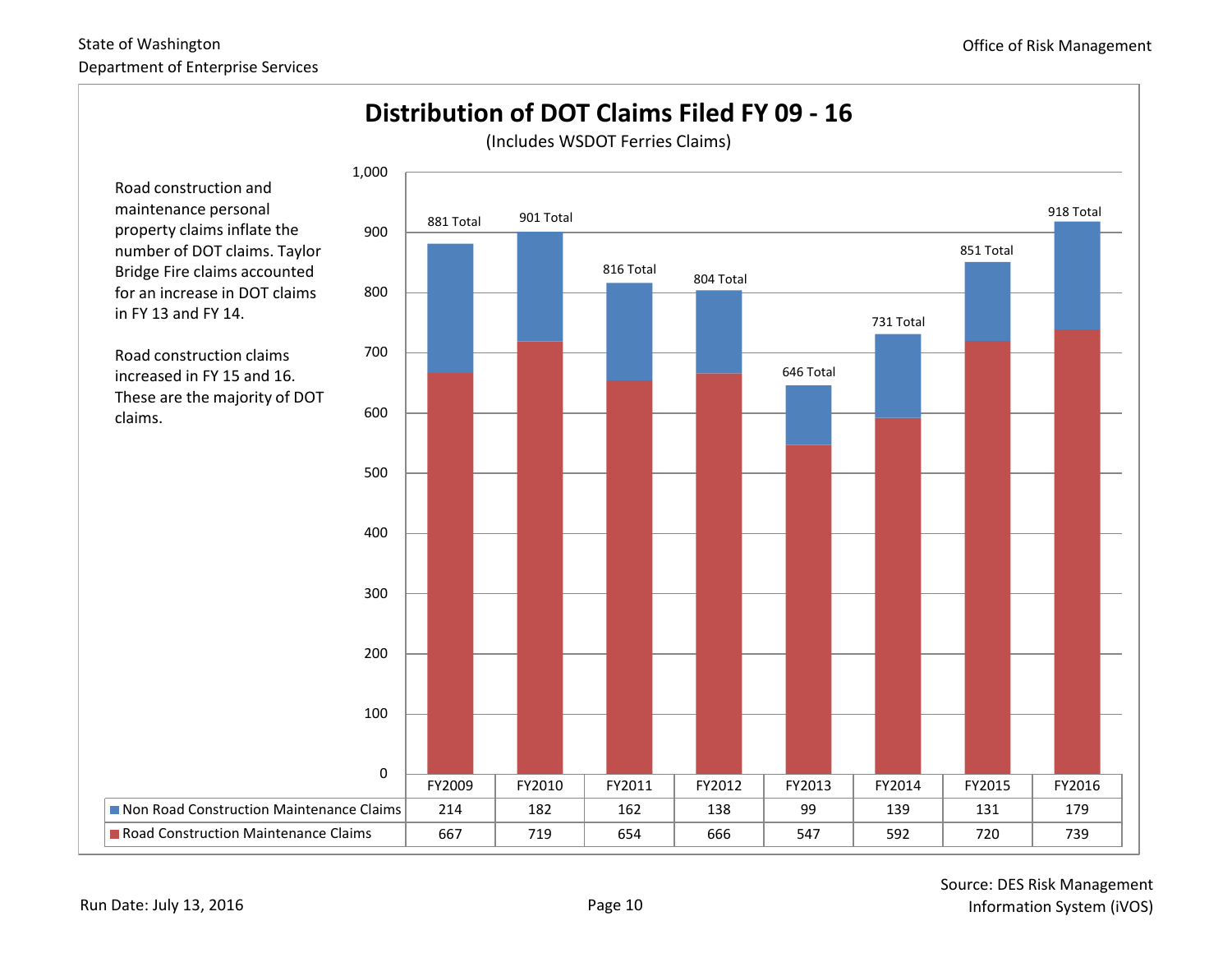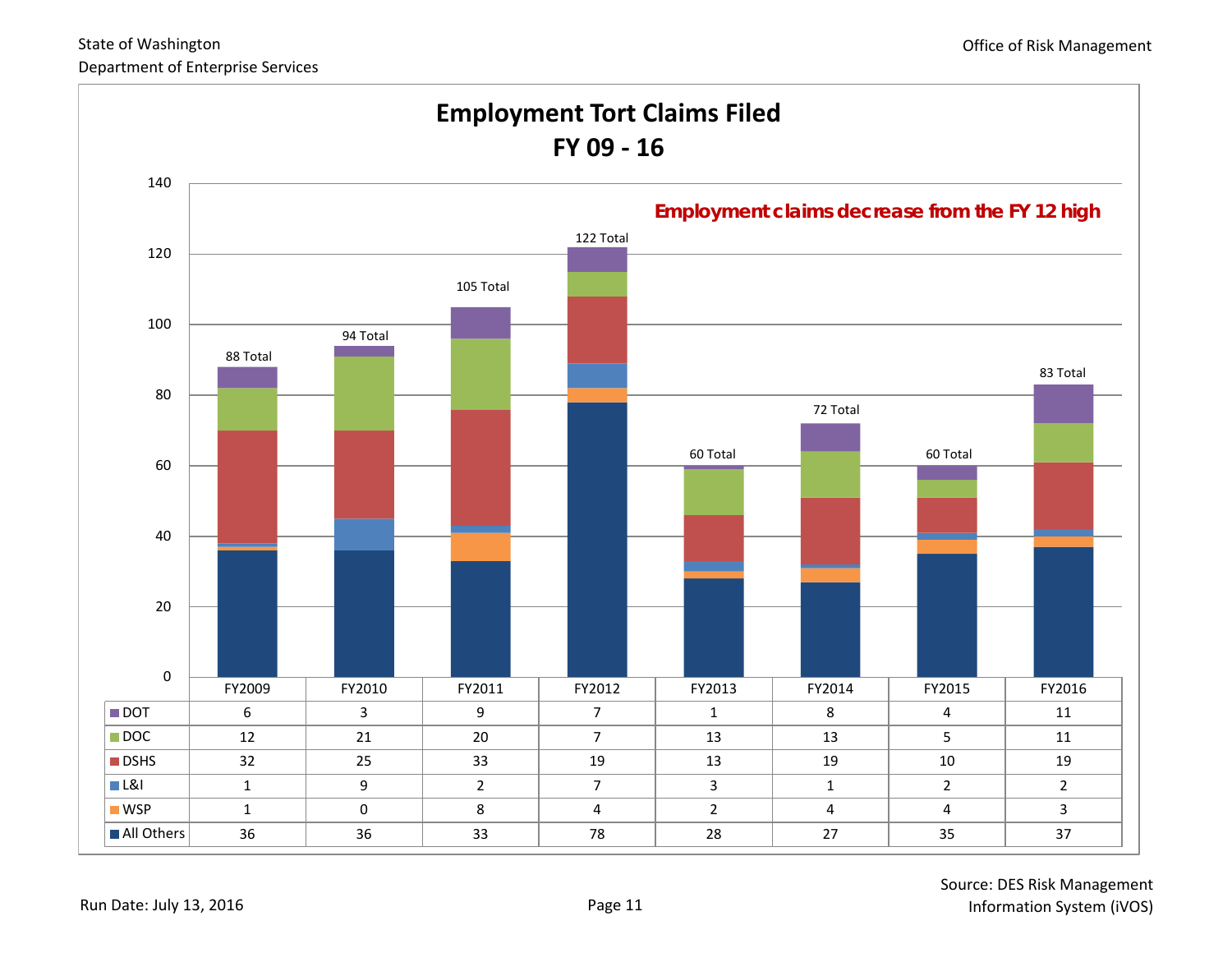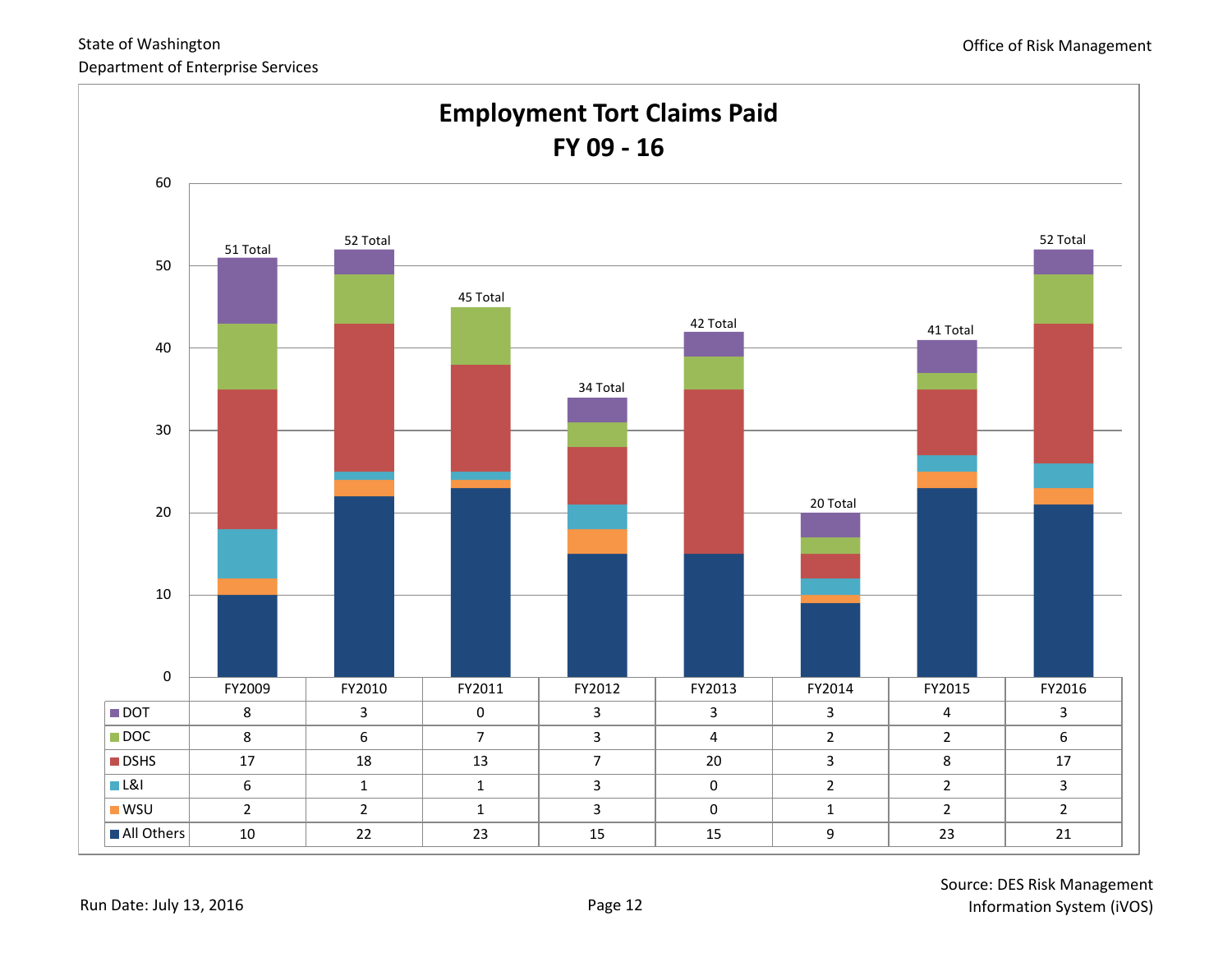| <b>Employment Indemnity Payouts by Agency</b><br>FY 09 - 16 |                                                                                           |                                                              |                   |                   |                   |                   |                   |           |
|-------------------------------------------------------------|-------------------------------------------------------------------------------------------|--------------------------------------------------------------|-------------------|-------------------|-------------------|-------------------|-------------------|-----------|
| 9,000,000                                                   |                                                                                           |                                                              |                   |                   |                   |                   |                   |           |
| 8,000,000                                                   | Dollars paid on employment claims significantly increase since FY 14<br>\$7,851,309 Total |                                                              |                   |                   |                   |                   |                   |           |
|                                                             | ORM assigned a dedicated staff person in FY 16 to work with the Attorney General's        |                                                              |                   |                   |                   |                   |                   |           |
| 7,000,000                                                   |                                                                                           | Office and state agencies on resolution of employment claims |                   |                   |                   |                   | \$6,900,850 Total |           |
|                                                             |                                                                                           |                                                              |                   |                   |                   |                   |                   |           |
| 6,000,000                                                   | \$5,849,212 Total                                                                         |                                                              |                   |                   |                   |                   |                   |           |
|                                                             |                                                                                           |                                                              |                   |                   |                   |                   |                   |           |
| 5,000,000                                                   |                                                                                           |                                                              |                   |                   |                   |                   |                   |           |
|                                                             |                                                                                           |                                                              | \$4,277,162 Total |                   |                   |                   |                   |           |
| 4,000,000                                                   |                                                                                           | \$3,680,586 Total                                            |                   |                   |                   |                   |                   |           |
| 3,000,000                                                   |                                                                                           |                                                              |                   | \$3,252,642 Total |                   | \$2,890,738 Total |                   |           |
|                                                             |                                                                                           |                                                              |                   |                   | \$2,542,290 Total |                   |                   |           |
| 2,000,000                                                   |                                                                                           |                                                              |                   |                   |                   |                   |                   |           |
|                                                             |                                                                                           |                                                              |                   |                   |                   |                   |                   |           |
| 1,000,000                                                   |                                                                                           |                                                              |                   |                   |                   |                   |                   |           |
|                                                             |                                                                                           |                                                              |                   |                   |                   |                   |                   |           |
| $\boldsymbol{0}$                                            | FY2009                                                                                    | FY2010                                                       | FY2011            | FY2012            | FY2013            | FY2014            | FY2015            | FY2016    |
| $\blacksquare$ DOT                                          | 2,509,689                                                                                 | 135,000                                                      | $\Omega$          | 631,483           | 282,706           | 50,691            | 1,886,588         | 330,000   |
| $\blacksquare$ DOC                                          | 428,000                                                                                   | 431,501                                                      | 387,500           | 215,000           | 284,577           | 310,188           | 190,785           | 1,150,001 |
| $\blacksquare$ DSHS                                         | 1,357,104                                                                                 | 1,845,712                                                    | 569,286           | 638,543           | 894,814           | 267,348           | 1,100,756         | 2,373,587 |
| <b>■L&amp;I</b>                                             | 900,713                                                                                   | 37,000                                                       | 145,000           | 69,500            | 0                 | 580,765           | 15,000            | 1,332,500 |
| <b>WSU</b>                                                  | 184,254                                                                                   | 71,104                                                       | 13,642            | 730,000           | 0                 | 295,972           | 147,666           | 271,665   |
| All Others                                                  | 469,453                                                                                   | 1,160,269                                                    | 3,161,734         | 968,117           | 1,080,193         | 1,385,774         | 3,560,056         | 2,393,555 |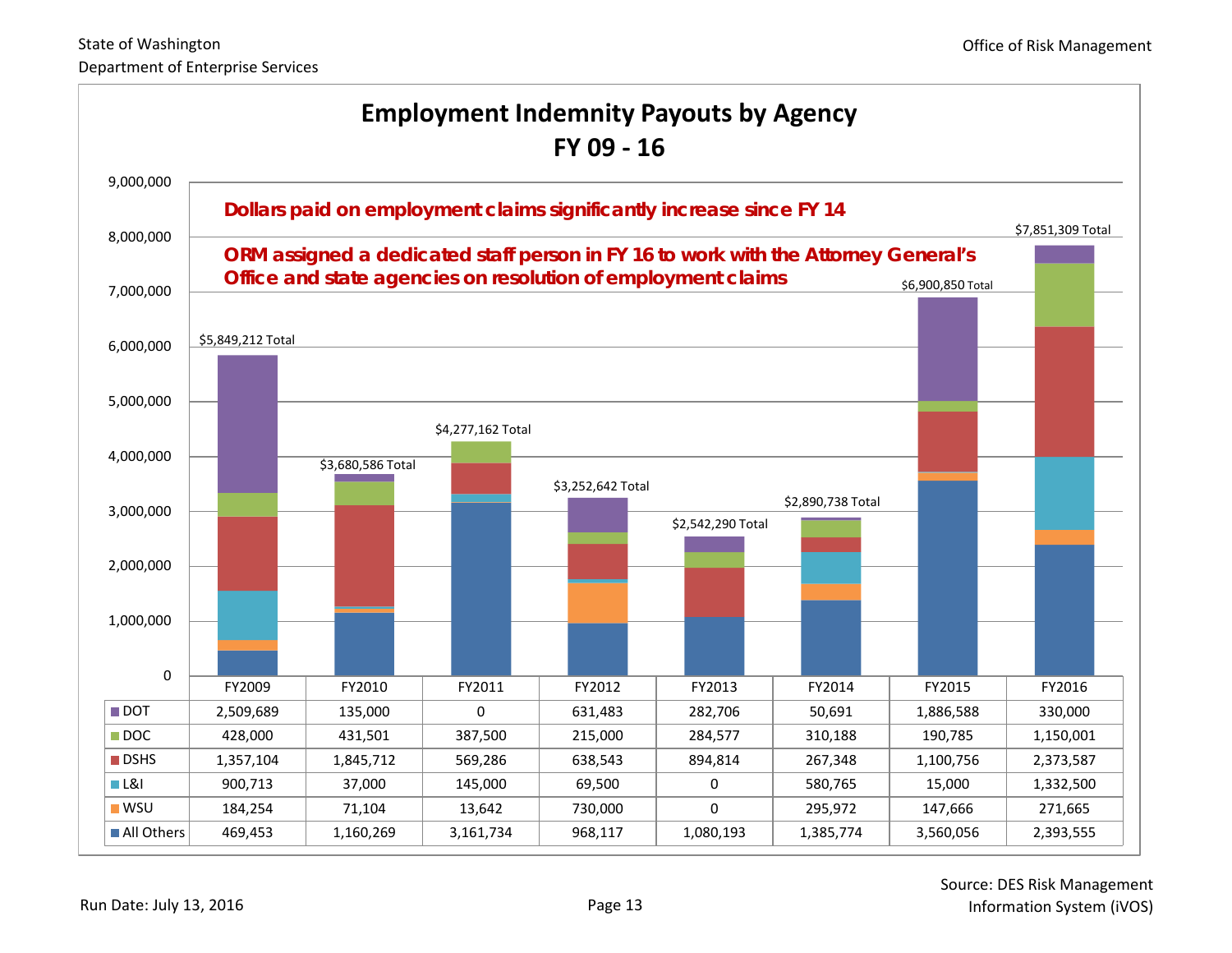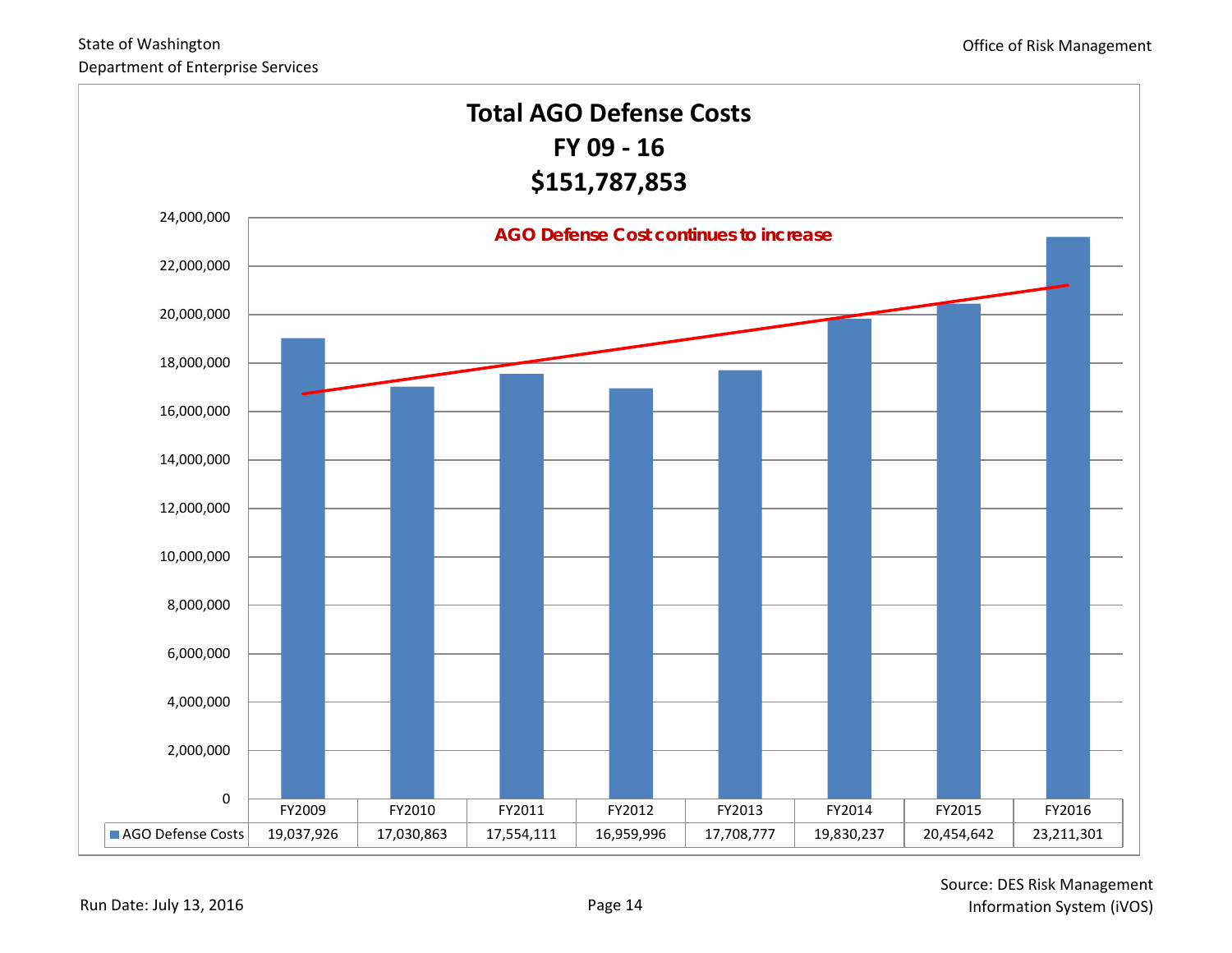## Fiscal Year 2016 July 1, 2015 – June 30, 2016 Highest Tort Indemnity Payouts

### Washington State Department of Social and Health Services Claims and Litigation

Claim: 30071315 Claimant: T.R. Date of Incident: 01/01/09 Date Claim Filed: 12/05/14 Indemnity Paid: \$2,330,000

Plaintiff is a disabled, vulnerable adult under the care of DSHS's Developmental Disabilities Administration (DDA). She requires extensive supervision and assistance with all activities of daily living. Plaintiff alleged that DSHS was negligent in hiring plaintiff's boyfriend as her state paid, in-home care provider. Plaintiff further alleged that DSHS failed to perform a proper investigation of the caregiver's qualifications and his suitability to care for plaintiff and failed exercise reasonable care in establishing her service plans and monitoring the care being provided to her. Plaintiff alleged that DSHS failed to investigate and terminate the in-home care despite numerous "red flags" and direct warnings. Plaintiff claims physical, emotional, and mental abuse, forced prostitution, sexual exploitation, chronic neglect, and financial exploitation.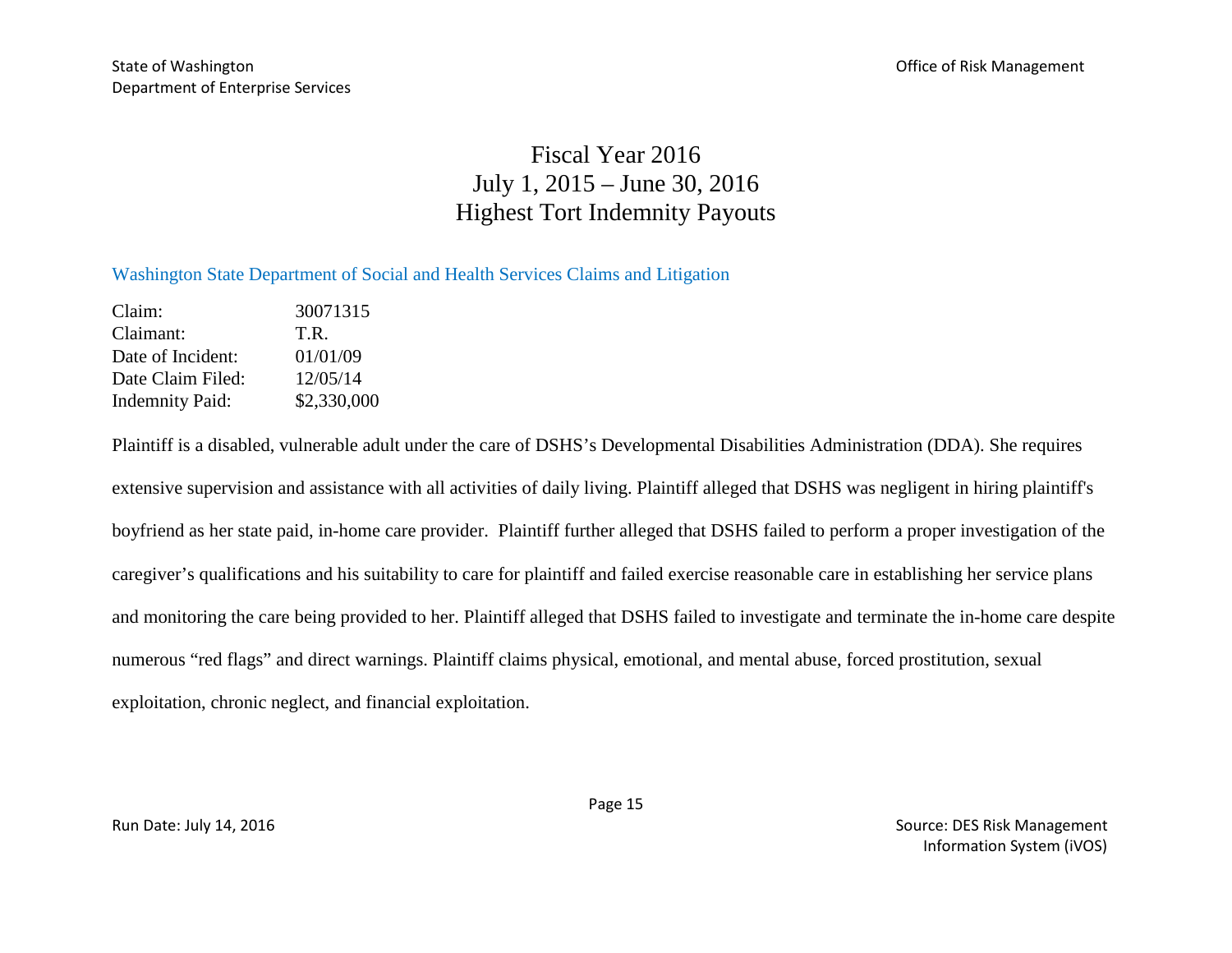#### State of Washington **State of Washington** Christ Management Department of Enterprise Services

| 30071488    |
|-------------|
| T.T.        |
| 01/01/01    |
| 12/04/15    |
| \$2,050,000 |
|             |

Plaintiff alleged that when she was a minor living in her mother's home, she was beaten and sexually assaulted by her mother and a

multitude of men. Plaintiff alleged that DSHS failed to properly investigate the many referrals received about the home, the

maltreatment of the children, and the failure to protect and remove plaintiff from the abusive home. Plaintiff alleged she suffered from

physical, emotional and psychological abuse as well as sexual abuse and assault.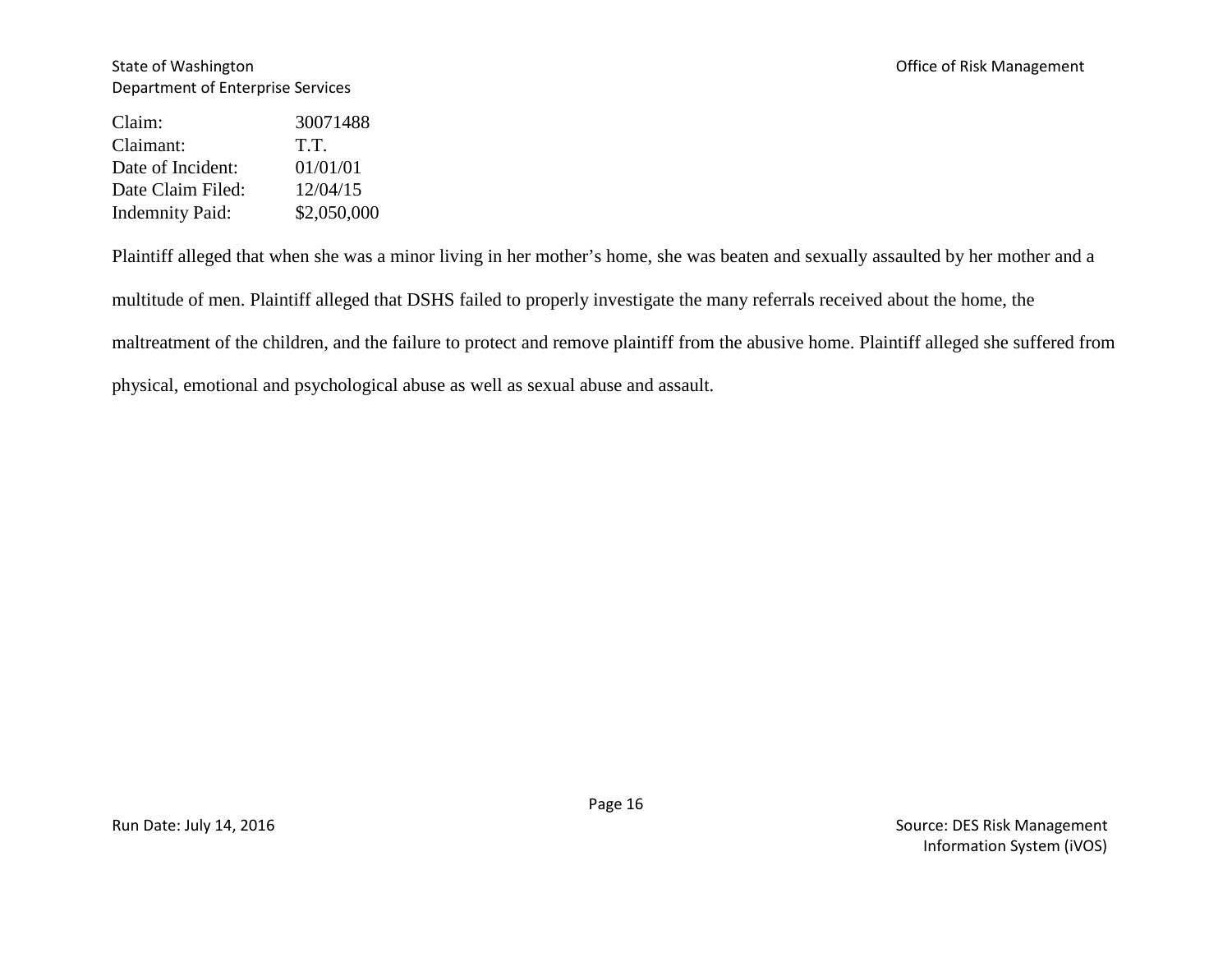#### State of Washington **State of Washington** Christ Management Department of Enterprise Services

| Claim:                 | 30071221    |
|------------------------|-------------|
| Claimant:              | T.D.        |
| Date of Incident:      | 01/01/01    |
| Date Claim Filed:      | 06/02/14    |
| <b>Indemnity Paid:</b> | \$2,360,000 |

Plaintiff, a vulnerable adult, alleged that when she was a minor living in her mother's home, she was beaten and sexually assaulted by her mother and a multitude of men. Plaintiff alleged that DSHS failed to properly investigate the many referrals received about the home, the maltreatment of the children, and the failure to protect and remove plaintiff from the abusive home. Plaintiff allegedly suffered from emotional and psychological distress as well as physical trauma.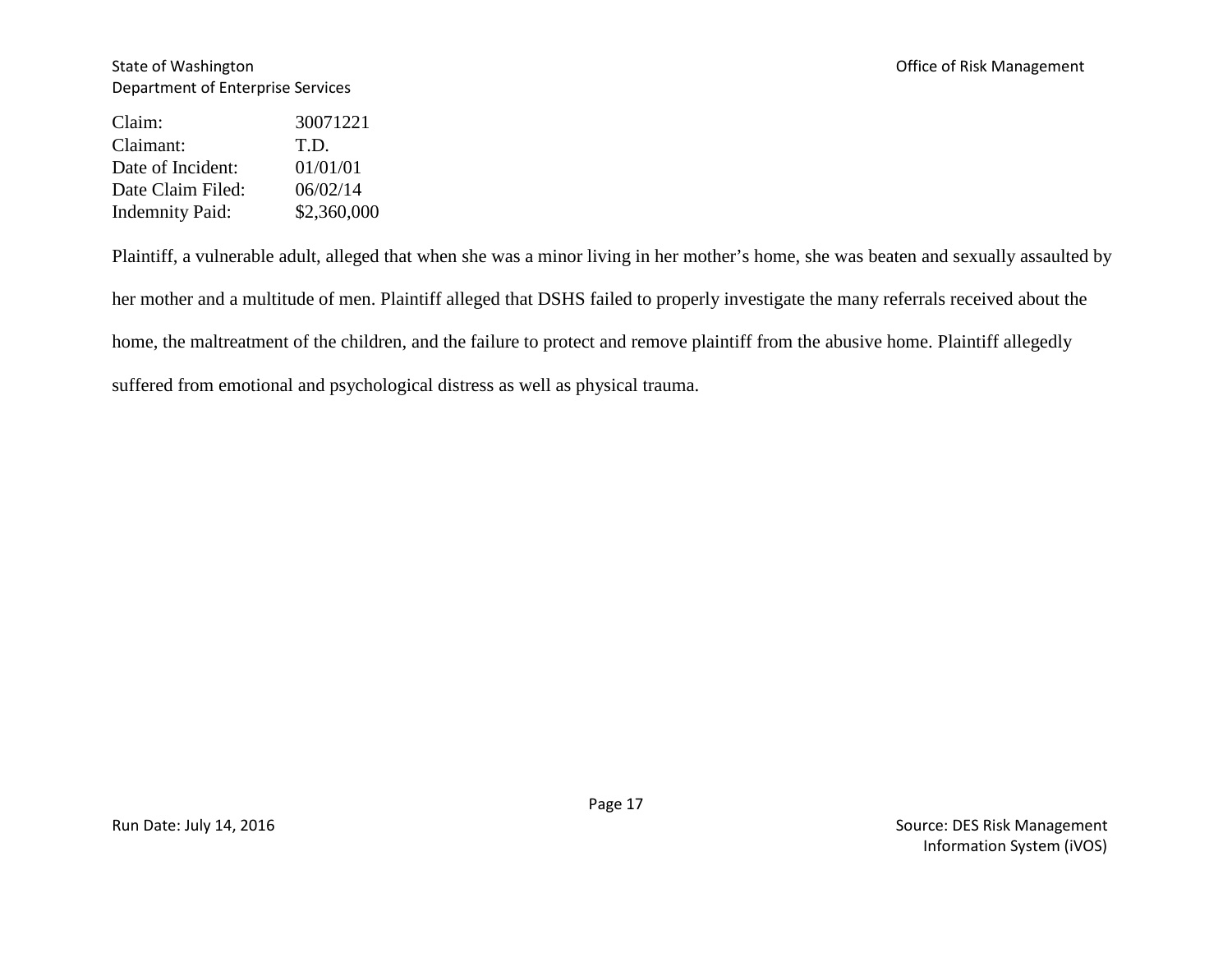| Claim:                 | 30071326    |
|------------------------|-------------|
| Claimants:             | R.S.        |
|                        | E.S.        |
| Date of Incident:      | 01/01/01    |
| Date Claim Filed:      | 12/23/14    |
| <b>Indemnity Paid:</b> | \$2,000,000 |

Plaintiffs, who are sisters, allege repeated abuse and neglect by their foster mother and foster brother between 2001 and 2012.

Plaintiffs allege that DSHS failed to adequately investigate the reports of abuse and also failed to take appropriate action to prevent

further abuse and neglect. Plaintiffs claimed emotional distress and pain and suffering.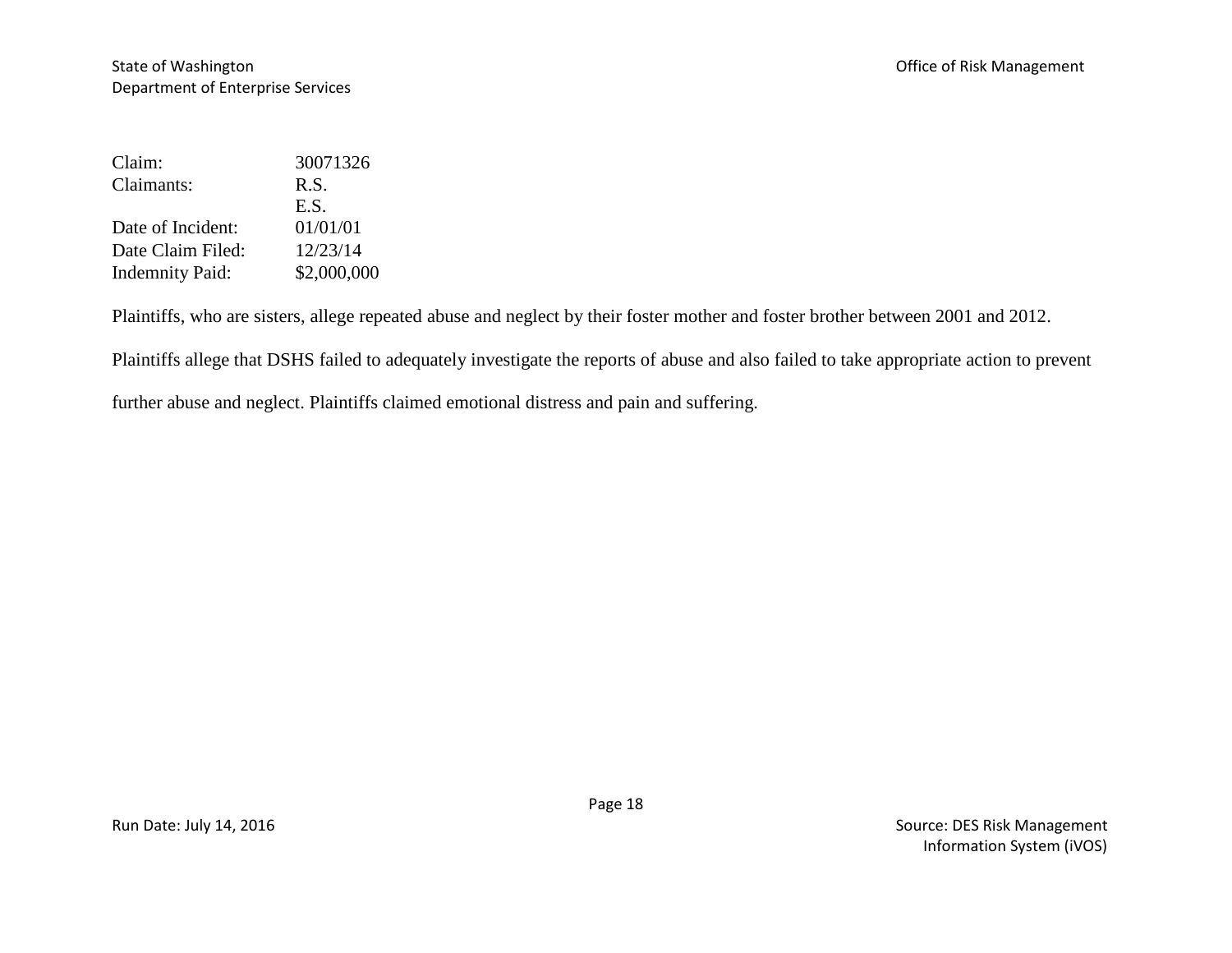| Claim:                 | 30071403    |
|------------------------|-------------|
| Claimant:              | L.R.        |
| Date of Incident:      | 03/30/98    |
| Date Claim Filed:      | 7/9/2015    |
| <b>Indemnity Paid:</b> | \$1,100,000 |

Plaintiff L.R. alleges that while she was a foster child she was sexually and physically abused while in three different foster homes.

Plaintiff alleges that DSHS negligently licensed these foster homes. Plaintiff suffered from severe depression, anxiety, PTSD. Plaintiff

claimed negligent foster care placements, negligent investigation, failure to remove, and civil rights violations.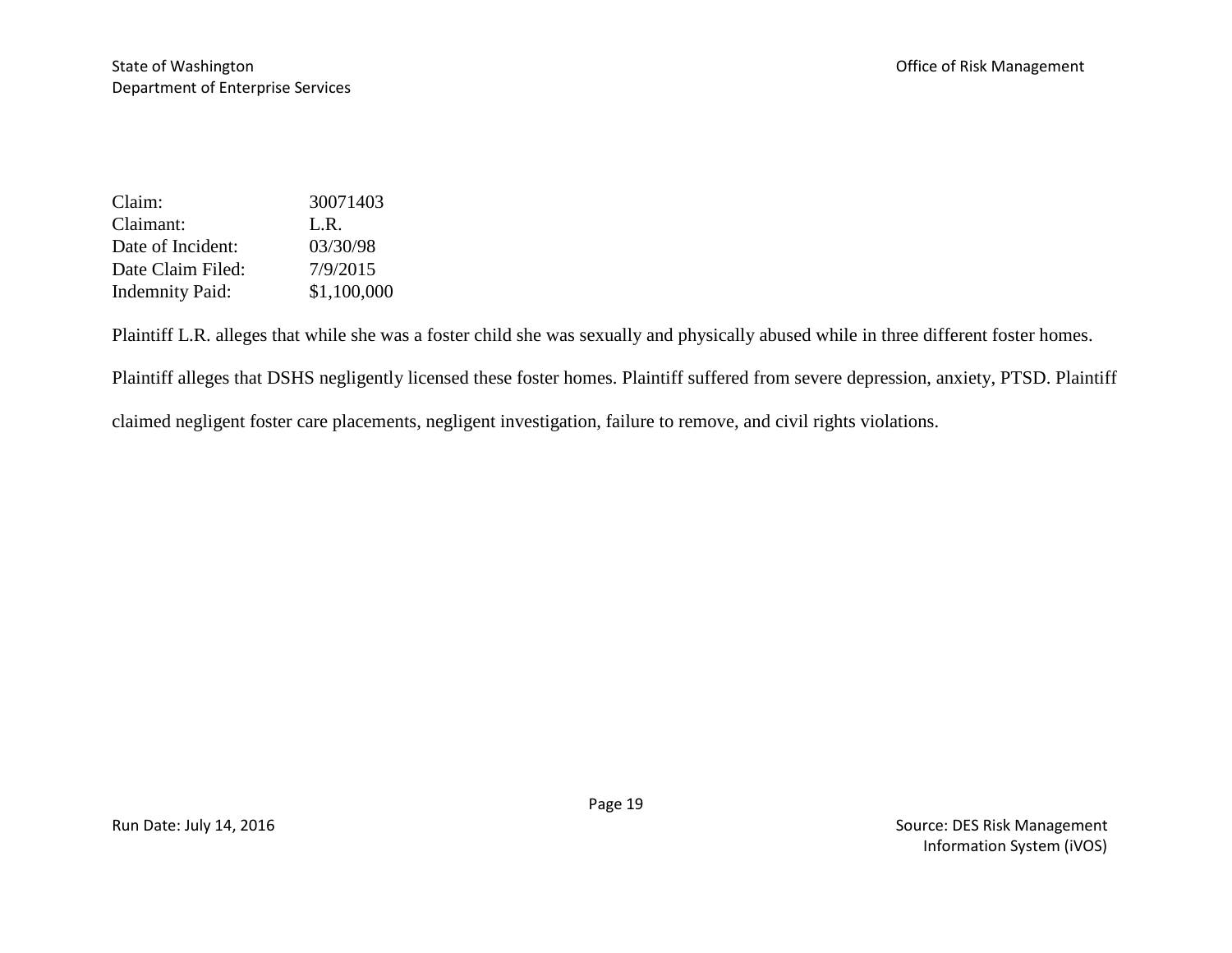State of Washington **State of Washington** Christ Management **Christ** Christ Management **Christ** Christ Management Department of Enterprise Services

| 30071017          |
|-------------------|
| Davis, Kenneth L. |
| Davis, Tracy L.   |
| 12/03/03          |
| 05/09/13          |
| \$4,625,000       |
|                   |

Plaintiffs alleged that DSHS failed to disclose to them the prior sexual abuse of their adopted child, A.H. The parents alleged they were informed of the abuse by the Cowlitz County Sheriff's Office who was conducting criminal investigations. Plaintiffs alleged that after the abuse was disclosed, they discovered the child was acting out sexually in the home which forced them to install video surveillance. Subsequently the child was sent by his parents to a boys' home in Missouri. Plaintiffs claimed negligent investigation, failure to disclose, and financial damages. The jury returned a verdict awarding the parents \$5,070,078. This case was settled on appeal for \$4.635 million.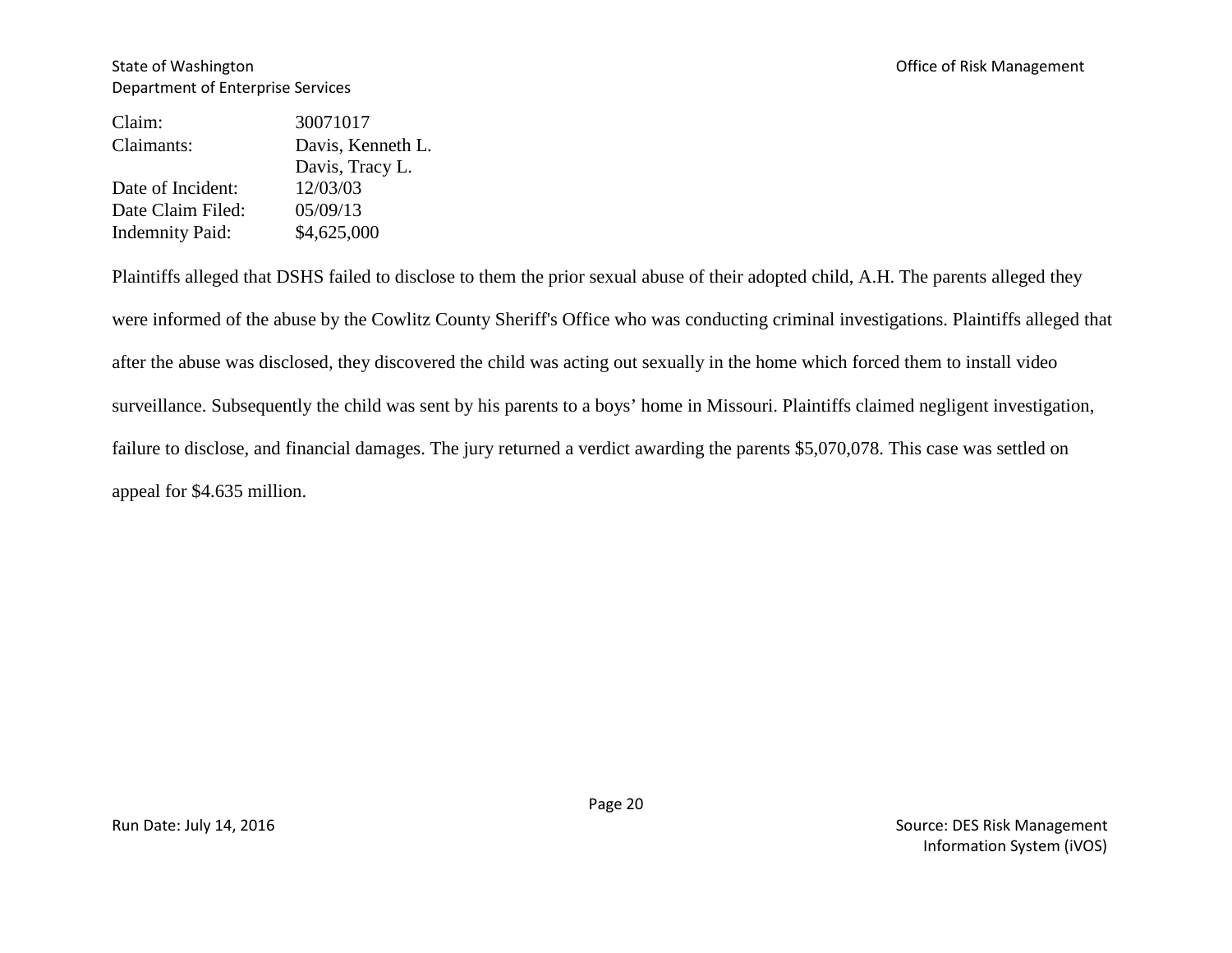| Claim:                 | 30071211    |
|------------------------|-------------|
| Claimant:              | M.C.        |
| Date of Incident:      | 08/09/90    |
| Date Claim Filed:      | 05/14/14    |
| <b>Indemnity Paid:</b> | \$1,000,000 |

Plaintiff alleged that she suffered physical, sexual, and emotional abuse by her foster parent, Mr. Carroll. The Carroll's eventually adopted her with DSHS' consent. Plaintiff alleged that DSHS was aware of the abuse, failed to protect her from Carroll by allowing her to remain in the home, and for ultimately allowing the Carroll family to adopt her. Plaintiff alleged that Mr. Carroll was the subject of several CPS reports that resulted in other children being removed from the home due to alleged physical and sexual abuse. Plaintiff claimed negligent foster home licensing, negligent placement, failure to remove, loss of enjoyment of life, financial damages relating to her injuries, and financial loss due to impaired earning capacity.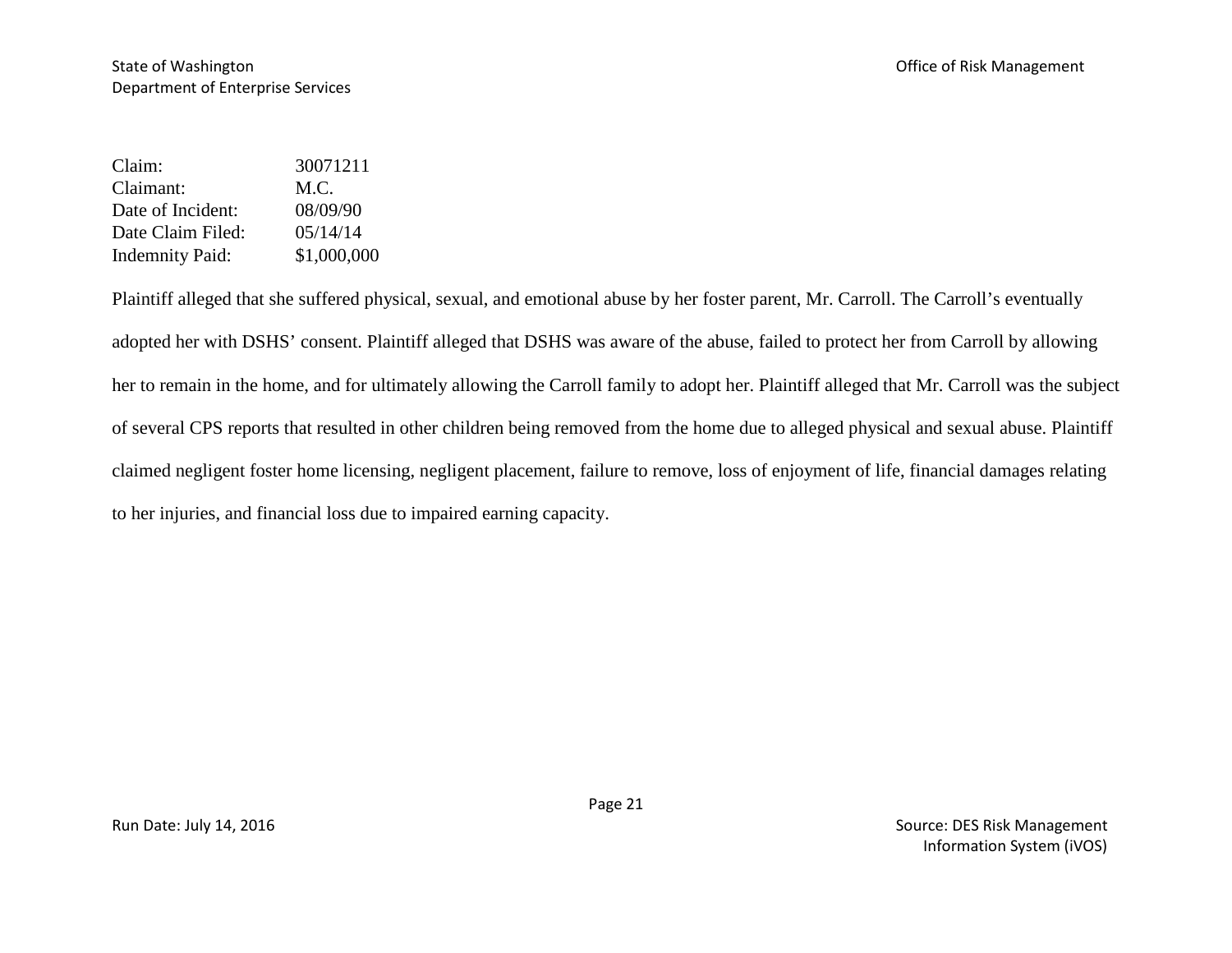State of Washington **State of Washington** Christ Management Christ Associates and Office of Risk Management Department of Enterprise Services

#### Washington State Department of Corrections Claims and Litigation

Claim: 31081622 Claimant: Gregory, Jane E. Date of Incident:  $04/16/12$ Date Claim Filed:  $10/24/14$ Indemnity Paid: \$1,100,000

Plaintiff alleged that prior to 1999 she had an intimate relationship with Roosevelt Reed who was a repeat violent offender. In 1999 Reed was sentenced to 184 months for beating his then significant other. Reed was released in April 2012 and was placed on community supervision. After his release, Reed moved in to plaintiff's home. Reed failed to attend the Domestic Violence Batterers Treatment (DVBT) program which was a condition of his release. DOC Community Correction Officers had little training in recognizing a domestic violence offender. Subsequently, plaintiff was attacked by Reed causing severe damages to her head and face requiring several surgeries. Plaintiff claimed severe emotional and physical injuries, negligent supervision, past and future medical and mental health treatment, and attorney fees.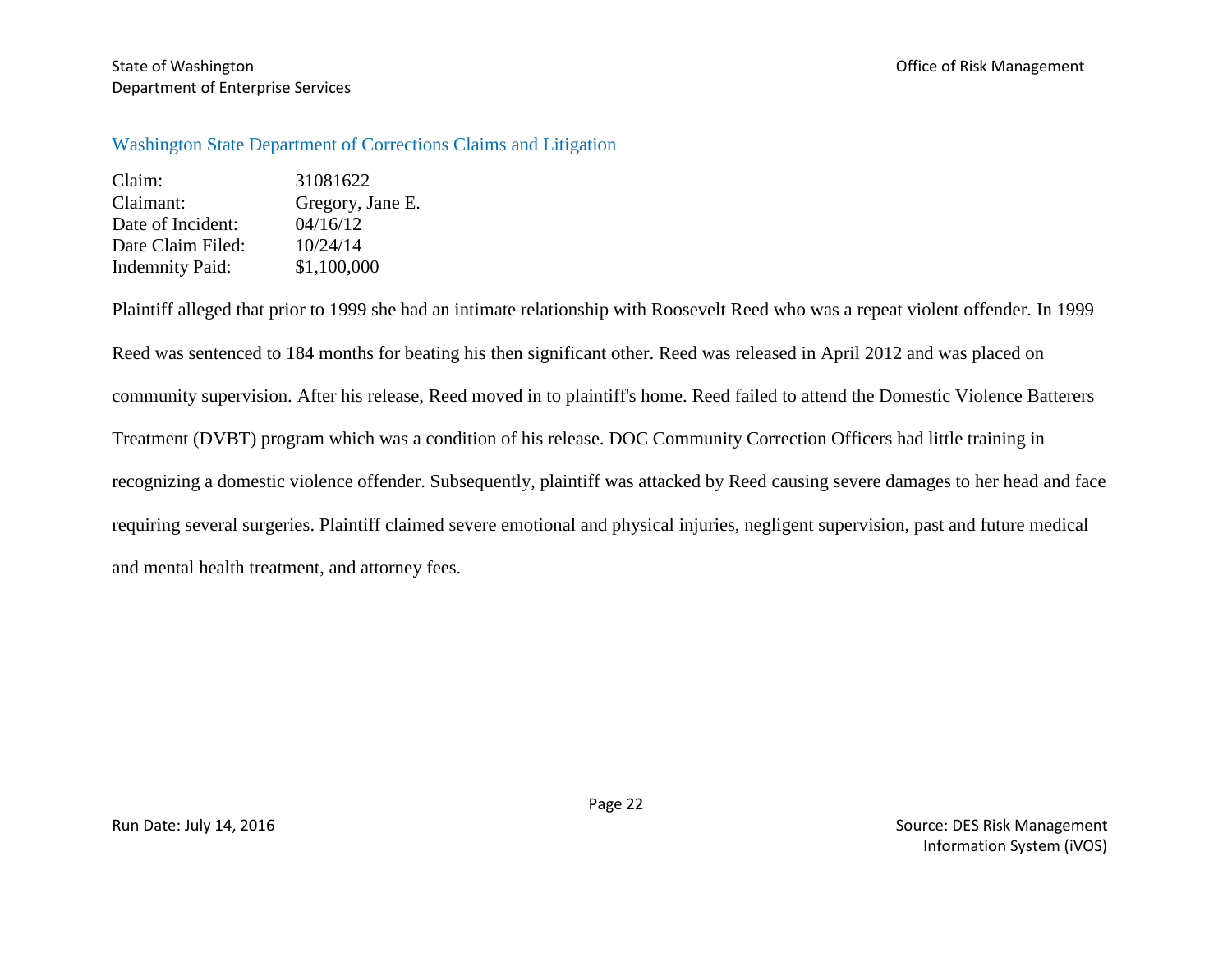| Claim:                 | 31078899        |
|------------------------|-----------------|
| Claimants:             | Stahl, Dale     |
|                        | Stahl, Brittany |
|                        | Howland, Deana  |
| Date of Incident:      | 04/07/12        |
| Date Claim Filed:      | 02/20/13        |
| <b>Indemnity Paid:</b> | \$6,500,000     |
|                        |                 |

Plaintiff alleged that her father, Dale Rex Stahl, was killed on 4/7/2012 by DOC Corrections Officers at Airway Heights Corrections

Center. Plaintiff alleged that Mr. Stahl suffered from hypoglycemic shock and was improperly treated and restrained by the

corrections officers, causing asphyxia. Plaintiff claimed emotional and financial damages, wrongful death, excessive force, negligent

medical care, and attorney fees. A jury returned a verdict for plaintiff in the amount of \$8 million. The matter was settled on appeal for

\$6,500,0000.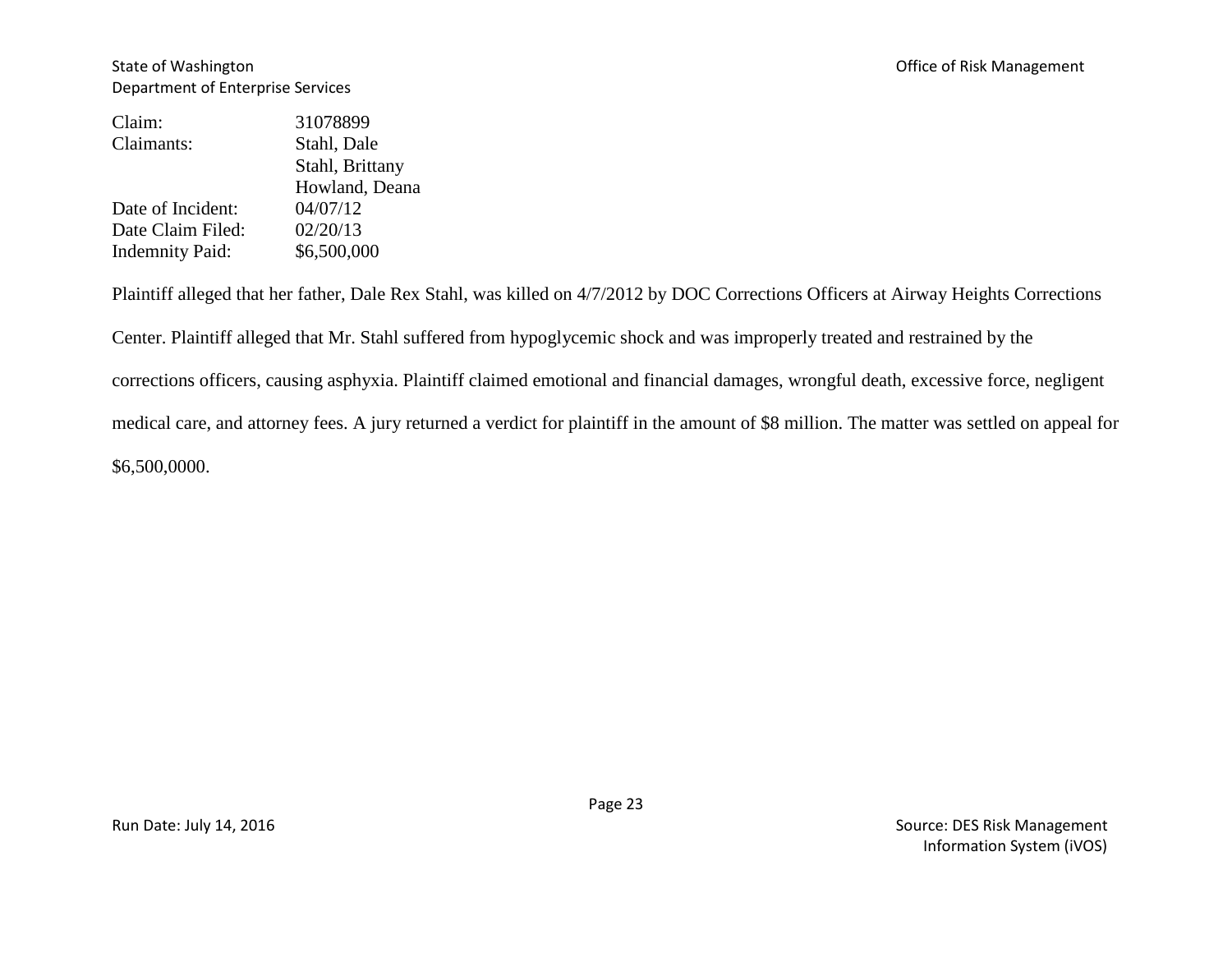## Washington State Department of Transportation Claims and Litigation

| Claim:                 | 40571641             |
|------------------------|----------------------|
| Claimants:             | Medina, Alejandro M. |
|                        | Medina, Ruth         |
| Date of Incident:      | 11/14/09             |
| Date Claim Filed:      | 12/01/09             |
| <b>Indemnity Paid:</b> | \$1,200,000          |

Plaintiff alleged that DOT driver Jack Marshall negligently operated a vehicle causing a collision with plaintiff at the intersection of

Alderwood Mall Parkway and SR-525 in Lynnwood. Plaintiff claimed physical injuries.